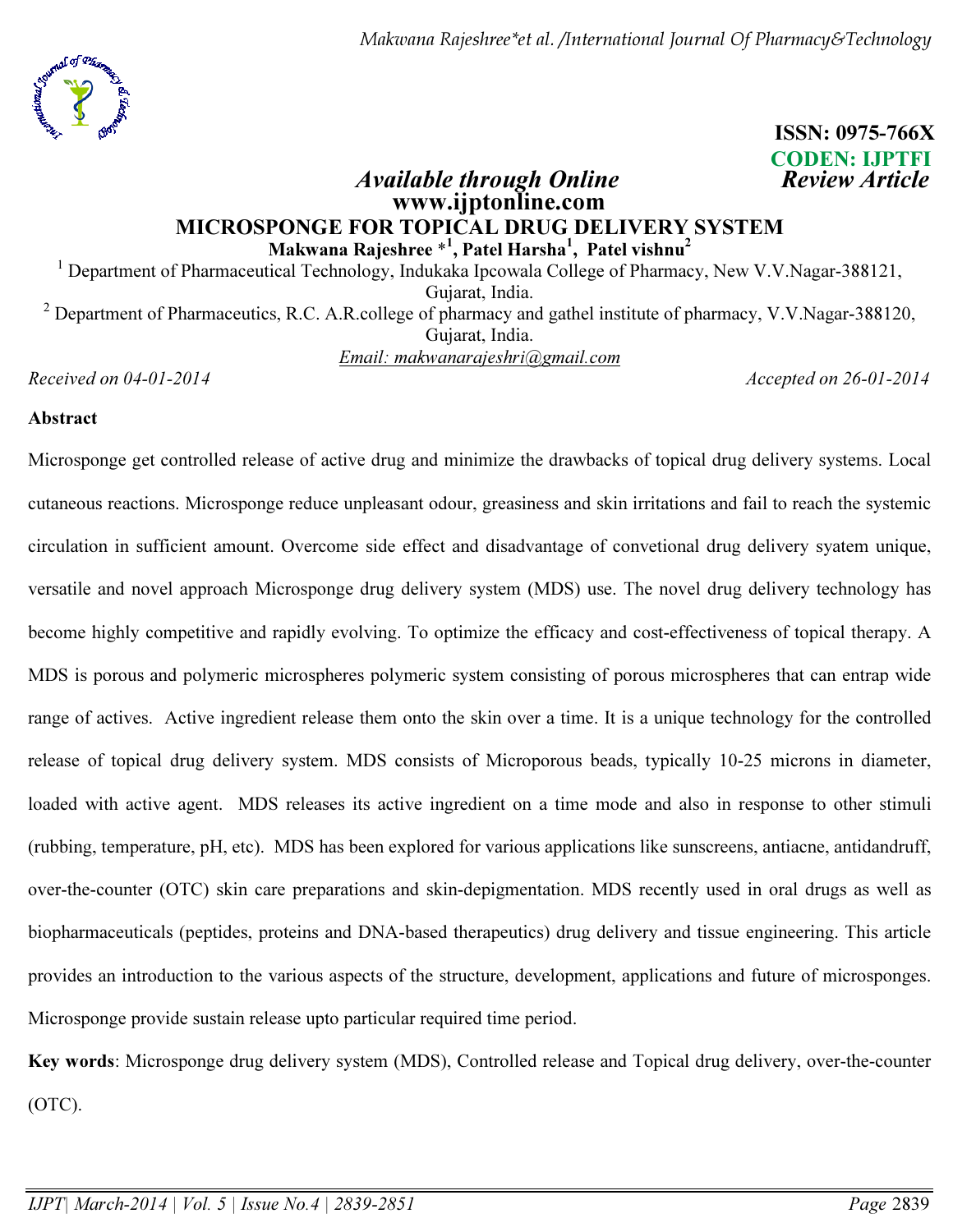#### Introduction

The objective of any drug therapy is to achieve desired concentration of active ingredient in blood or tissue which is therapeutically effective and nontoxic for extended period of time. This goal can be achieved by formulation of sustained release formulation. Microsponge is a common technique used in the production of sustained release dosage forms. Microsponge based drug delivery system has received considerable attention in recent years. Numbers of methods have been devised to prepare microsponge of desired size, shape and surface properties. Ethyl cellulose microsponge have been extensively studied for controlled release. Ethyl cellulose being insoluble in water serves as good candidate for sustained release of active ingredient. The aim of this study was to prepare ethyl cellulose microsponge containing drug to achieve a controlled drug release profile suitable for topical delivery. These vehicles necessitate a high concentration of active agents for effective therapy because of their low efficiency of delivery system, resulting into irritation and allergic reactions in significant users. Other drawbacks of topical formulations are uncontrolled evaporation of active ingredient, unpleasant odour. $2$ 

The fundamental appeal of the microsponge technology stems used instead of conventional formulations for releasing active ingredients for particular period of time. Microsponges release their active ingredients upon application, producing a highly concentrated layer of active ingredient that is rapidly absorbed. The significance of topical drugs suffers from various problems like greasiness, stickiness associated with the ointments and so on, that often result in lack of patient compliance. So overcome drawback of ointment microsponge delivery system use.<sup>3</sup>

Several systems were developed for systemic drug delivery under for topical delivery system (TDS) using for skin. It has improved the efficacy and safety of many drugs. Conventional formulations of topical drugs are intended to work on the outer layers of the skin. Conventional products release their active ingredients upon application, producing a highly concentrated layer of active ingredient that is rapidly absorbed. Such product has many problems like greasiness, stickiness. Other drawbacks of topical formulations are uncontrolled evaporation of active ingredient, unpleasant odor. These vehicles require a high concentration of active agents for effective therapy because of their low efficiency of delivery system, resulting in irritation and allergic reactions in significant users. That often result in lack of patient compliance.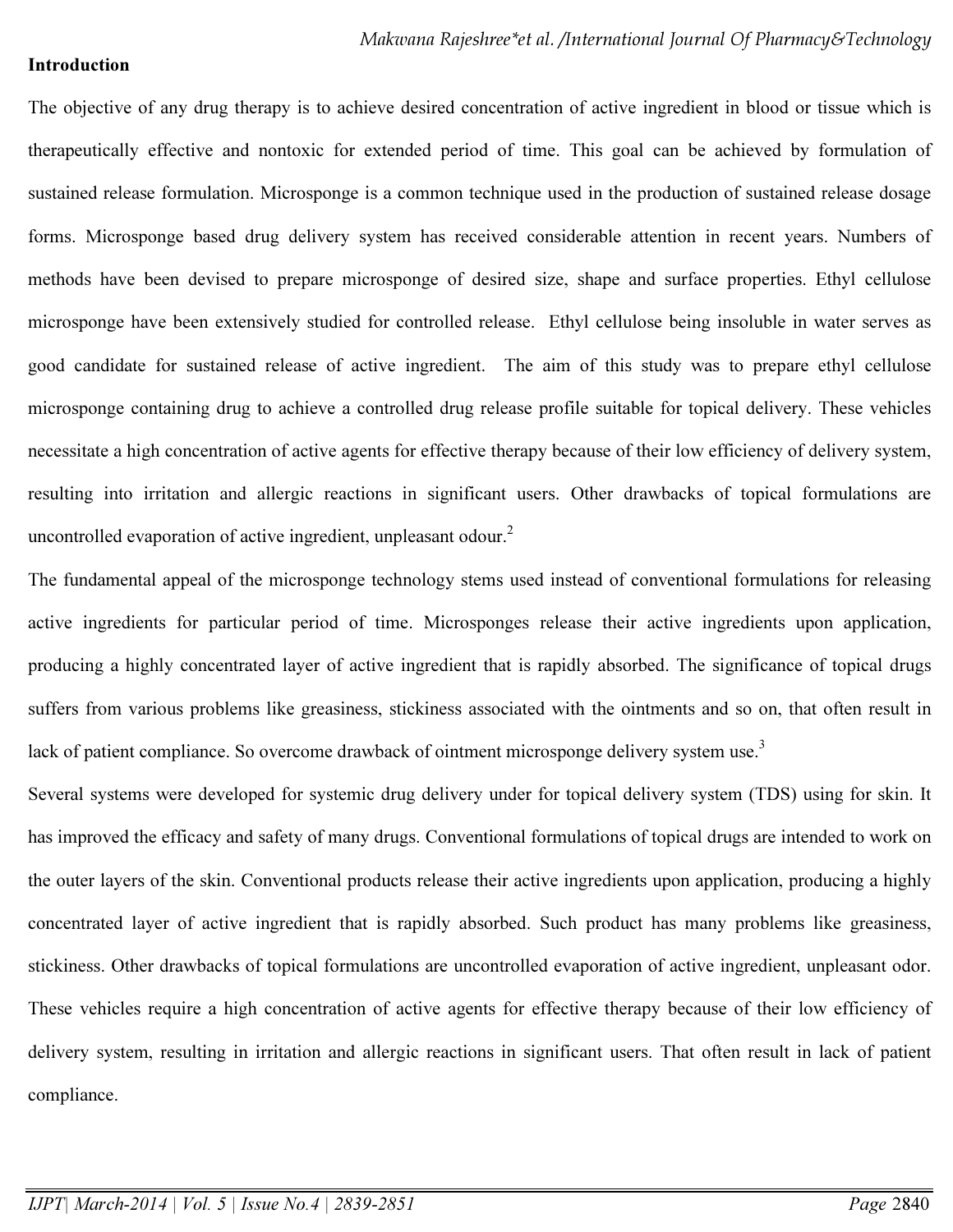### Makwana Rajeshree\*et al. /International Journal Of Pharmacy&Technology

Conventional topical products typically provide concentrations but with a short duration of action. Various serious side effects can occur when active ingredients penetrate the skin. Microsponge technology allows sustained rate of release, reducing irritation while maintaining efficacy. Microsponge delivery systems are uniform, spherical and porous polymeric microspheres having myriad of interconnected voids of particle size less than  $300 \mu m$ .<sup>1</sup>

A Microsponge delivery system (MDS) is a patented and polymeric microspheres polymeric system consisting of porous microspheres particles. A typical 25µm sphere can have up to 250000 pores and an internal pore structure equivalent to 10ft in length providing a total pore volume of about 1ml/g. Microsponge do not pass through the skin (capable of holding four times their weight in skin secretions).<sup>2</sup>

MDS is comprised of a polymeric bead having network of pores with an active ingredient held within was developed to provide controlled release of the active ingredients whose final target is skin itself. MDS was employed for the improvement of performance of topically applied drugs. The common methods of formulation remains same; the incorporation of the active substance at its maximum thermodynamic activity in an optimized vehicle and the reduction of the resistance to the diffusion of the stratum corneum. Application Solubility enhancement Site specific action produced on the target organ. Increase stability of drug Targeted drug delivery Controlled release drug delivery.<sup>3</sup>

# Advantages of Microsponge Delivery System over other technologies<sup>7</sup>:

Microsponge system can prevent excessive accumulation of ingredients within the epidermis and the dermis.

Microsponge system can reduce significantly the irritation of effective drugs without reducing their efficacy.

Microsponge system has patient compliance..

Microsponge system maximize amount of time that an active ingredient is present either on skin surface or within the epidermis, while minimizing its transdermal penetration into the body.

Microcapsules cannot usually control the release rate of actives.

Microsponge system stable over range of pH 1 to 11, temperature up to 130 oC,

Microsponge system compatible with most vehicles and ingredients, self sterilizing as average pore size is 0.25 $\mu$ m where bacteria cannot penetrate, higher payload (50 to 60%), still free flowing and can be cost effective.

# Advantages of Microsponge Delivery System<sup>13,14</sup>:

• Improved product elegancy.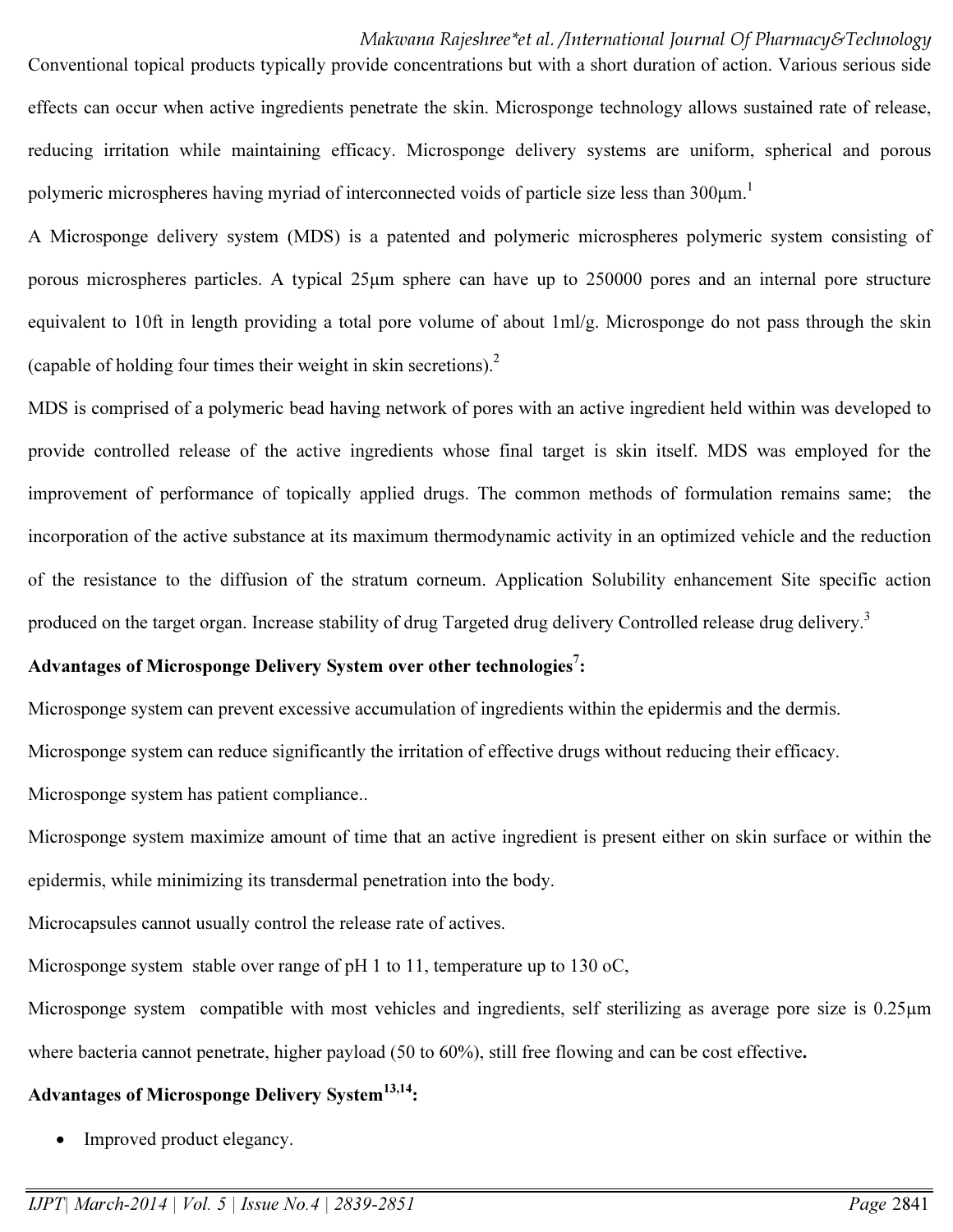# Makwana Rajeshree\*et al. /International Journal Of Pharmacy&Technology

- Lessen the irritation and better tolerance leads to improved patient compliance.
- It can also improve efficacy in treatment.
- MDS can improve bioavailability of the drugs.
- They have better thermal, physical and chemical stability.
- These are non-irritating, non-mutagenic, non-allergenic and non-toxic.
- Microsponge incorporation of immiscible products.
- They have superior formulation flexibility.
- In contrast to other technologies like microencapsulation and liposomes, MDS has wide range of chemical stability, higher payload and are easy to formulate.
- Liquids can be converted in to powders improving material processing.
- It has flexibility to develop novel product forms.

# Characteristics of Microsponges $^{11}$ :

- Microsponge formulations are stable at the temperature up to 130oC;
- Microsponge formulations are compatible with most vehicles and ingredients;
- Microsponge formulations are self sterilizing as their average pore size is 0.25µm where bacteria cannot penetrate;
- Microsponge formulations have higher payload (50 to 60%), still free flowing and can be cost effective.

# Characteristics of materials that are entrapped in Microsponges $^{12}$ :

Most liquid or soluble ingredients can be entrapped in the particles. Actives that can be entrapped in microsponges must meet following requirements,

- It should be either fully miscible in monomer or capable of being made miscible by addition of small amount of a water immiscible solvent.
- It should be water immiscible or at most only slightly soluble.
- It should be inert to monomers.
- It should be stable in contact with polymerization catalyst and conditions of polymerization.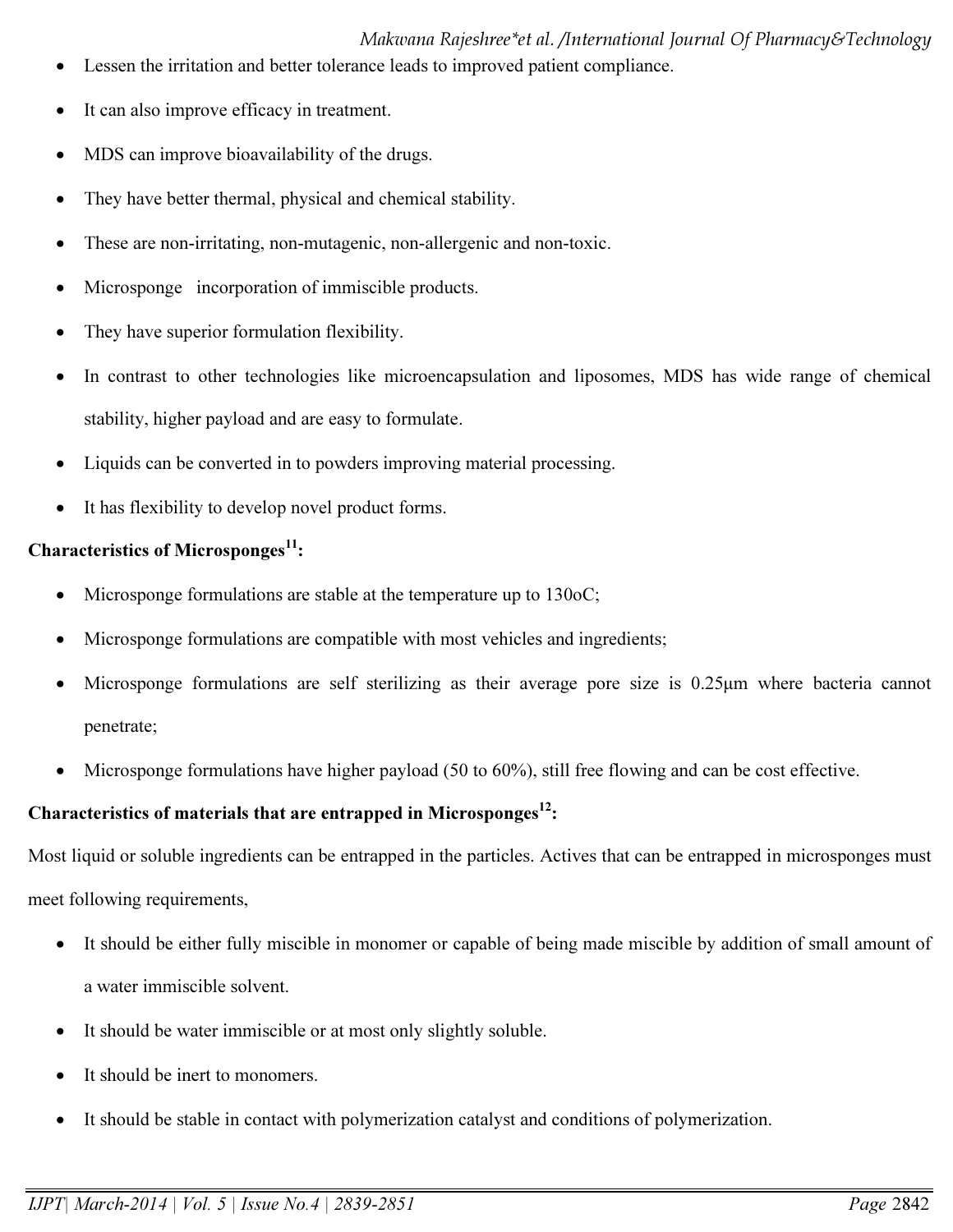### Preparatio of Microspoges<sup>4</sup>

Drug loading in microsponges can take place in two ways, one-step process or by two-step process; based on physicochemical properties of drug to be loaded. If the drug is typically an inert non-polar material, will create the porous structure it is called porogen. Porogen drug, which neither hinders the polymerization nor become activated by it and stable to free radicals is entrapped with one-step process.

• Liquid-liquid suspension polymerization: Microsponges are conveniently prepared by *liquid-liquid suspension* 

*polymerization*. Polymerization of styrene or methyl methacrylate is carried out in round bottom flask.

A solution of drug is made in the monomer, to which aqueous phase, usually containing surfactant and dispersant to promote suspension is added. Polymerization is effected, once suspension with the discrete droplets of the desired size is established; by activating the monomers either by catalysis or increased temperature.



Figure 1: Reaction Vessel for Microsponge formulation by liquid-liquid suspension polymerization.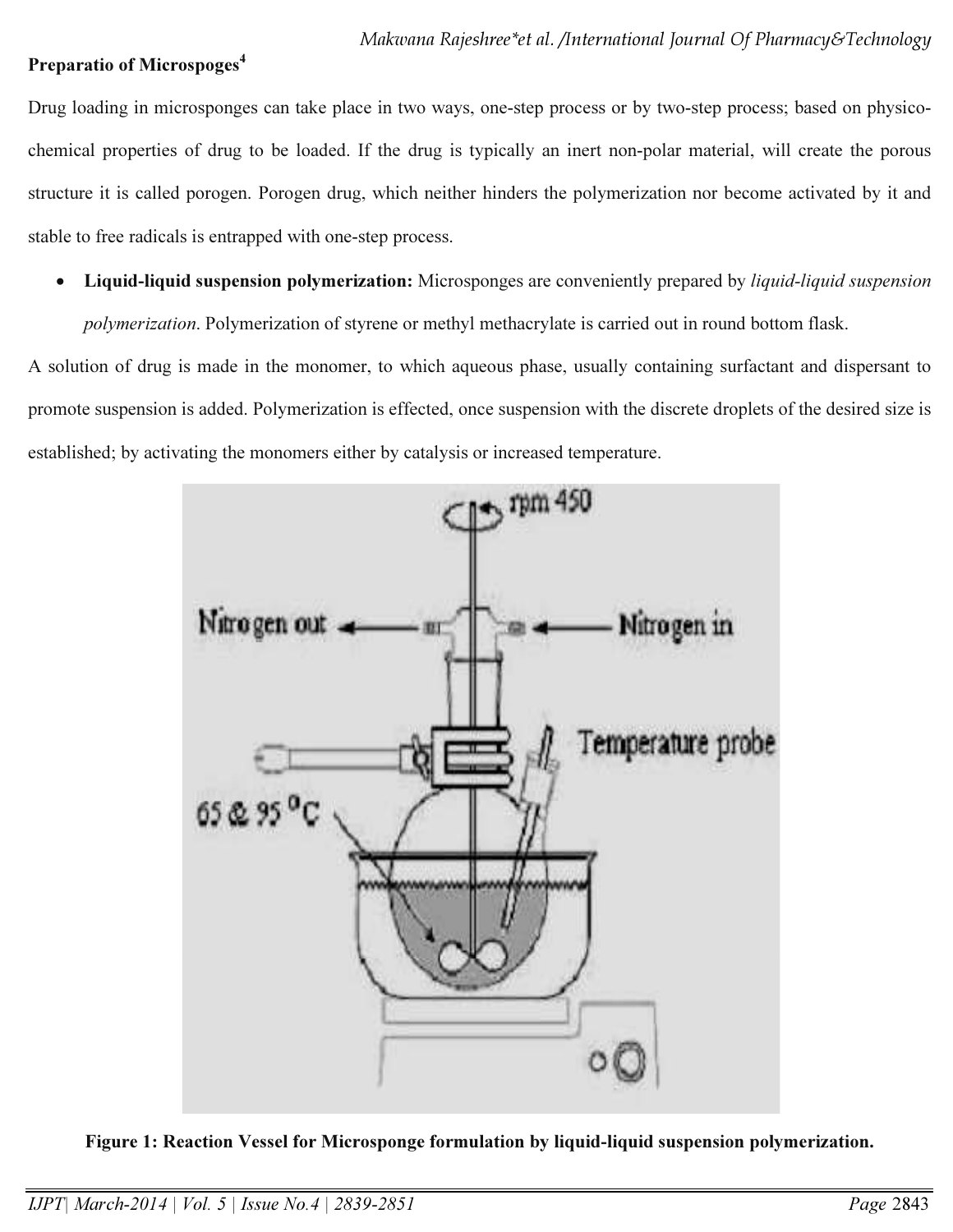

Figure-2: Microsponges formutate by Suspension Polymerization

When the drug is sensitive to the polymerization conditions, two-step process is used. The polymerization is performed using substitute porogen and is replaced by the functional substance under mild experimental conditions .

### • Quasi-emulsion solvent diffusion

As explained in *Figure 3* the microsponges can also be prepared by *quasi-emulsion* 

*solvent diffusion* method using the different polymer amounts. The processing flow chart is presented in Fig. 1a. To prepare the inner phase, Eudragit RS 100 was dissolved in ethyl alcohol. Then, drug can be then added to solution and dissolved under ultrasonication at 35 oC. The inner phase was poured into the PVA solution in water (outer phase). Following 60 min of stirring, the mixture is filtered to separate the microsponges. The microsponges are dried in an airheated oven at 40 oC for 12 h and weighed to determine production yield (PY).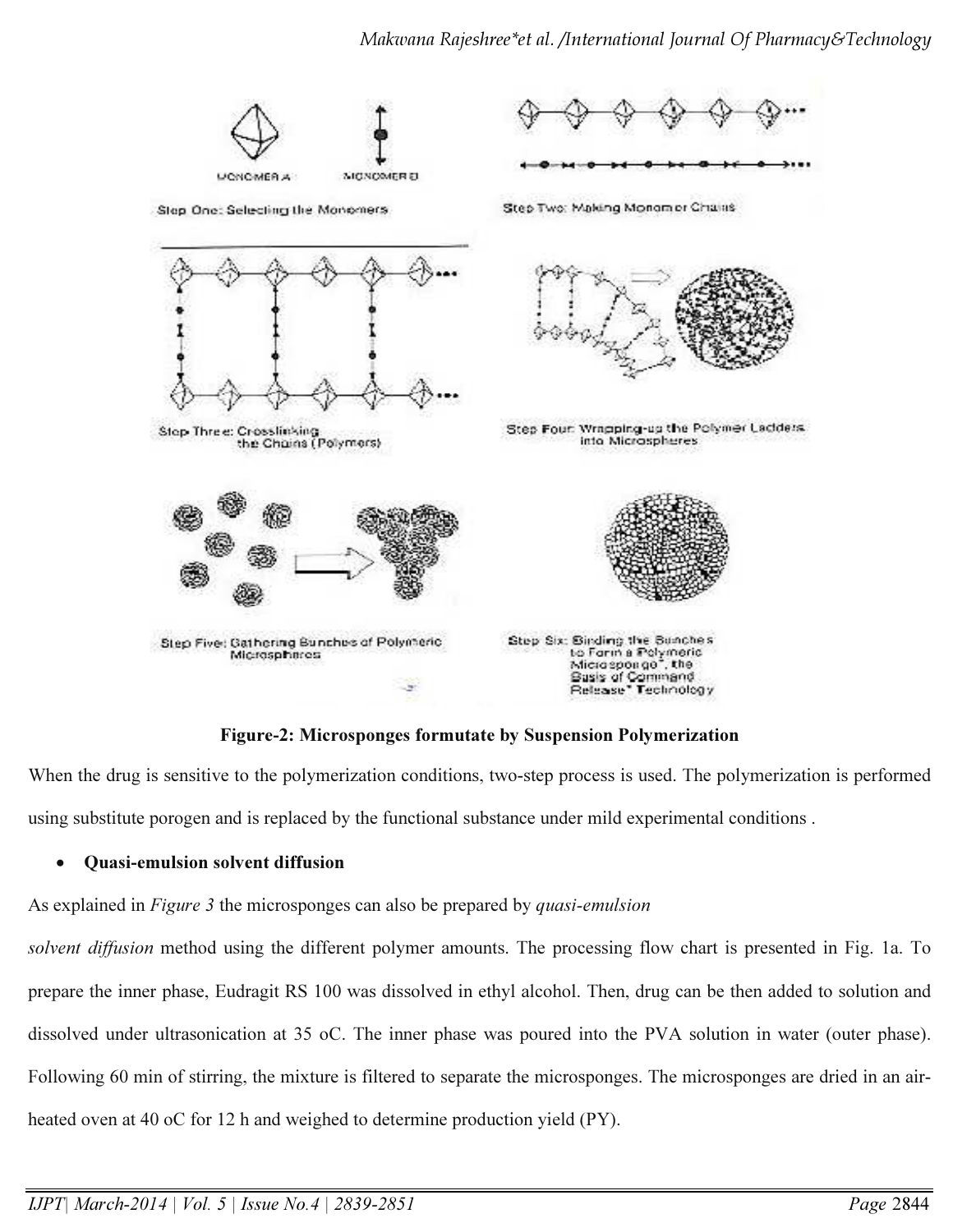

Figure 3: Preparation of microsponges by quasi emulsion solvent diffusion method.

### Evaluation of Microsponges:

## (1) Particle size determination $^{15}$

Particle size analysis of loaded and unloaded Microsponge can be performed by laser light diffractometry or any other suitable method. The values (d 50) can be expressed for all formulations as mean size range. Cumulative percentage drug release from microsponges of different particle size will be plotted against time. Particles larger than 30 m can impart gritty feeling and hence particles of sizes between 10 and 25 m are preferred to use in final topical formulation.

## (2) Morphology and surface topography of Microsponges $^8$ :

For morphology and surface morphology and size of prepared microspongeknown by particle coated with gold– palladium under an argon atmosphere at room temperature. Then the surface morphology of the microsponges can be studied by scanning electron microscopy (SEM). SEM of a microsponge particle can be taken to illustrate its ultrastructure .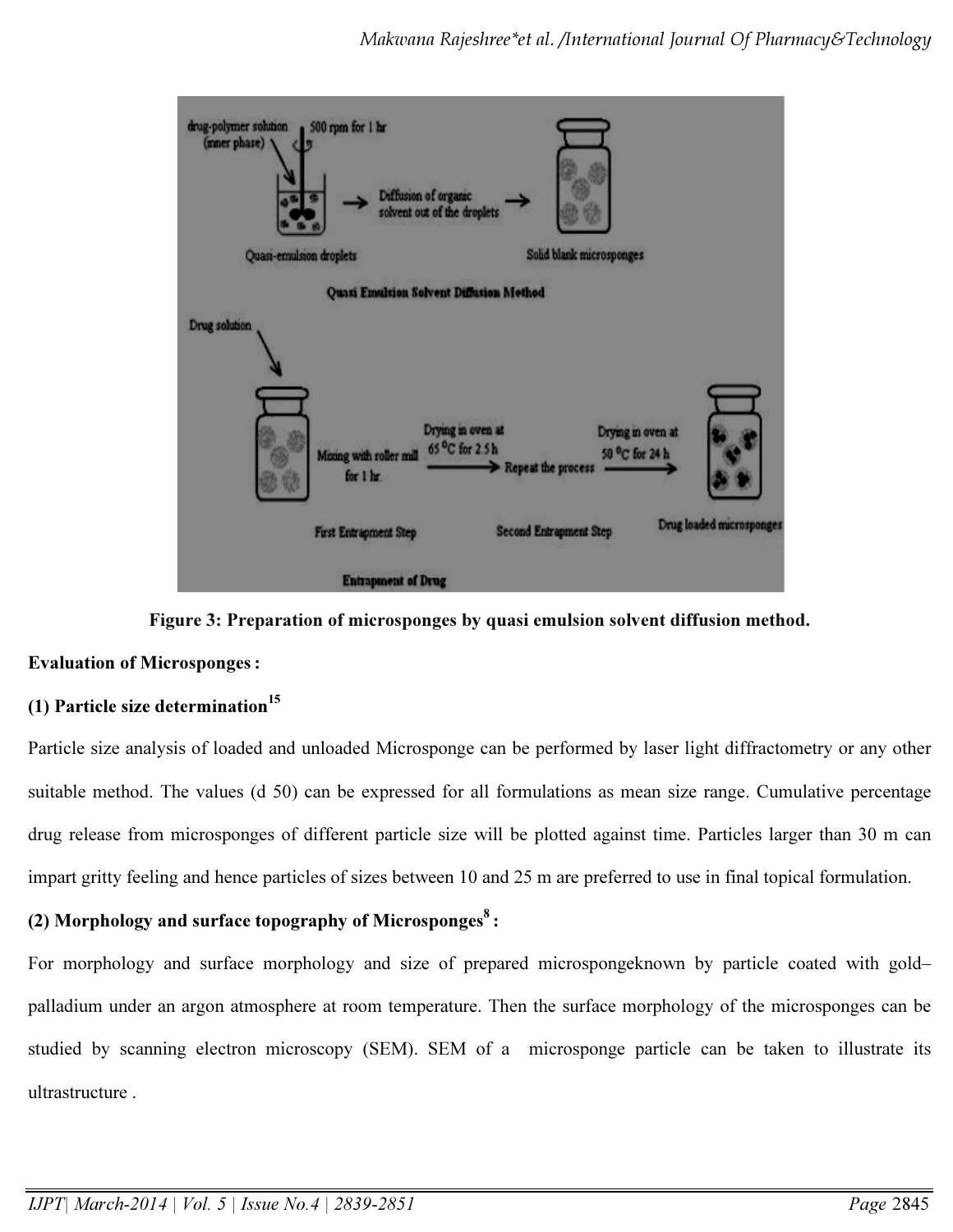

Figure 4: SEM photographs of microsponge formulations at different magnification.

# (3) Determination of loading efficiency and production yield $17$ :

The production yield of the microsponge can be determined by calculating initial weight of the raw materials and the last weight of the microsponge obtained. The loading efficiency (%) of the microsponges can be calculated by following equation:

$$
loading Efficiency = \frac{Actual Drug Content in microsponges}{Theoretical Drug Content} \times 100
$$

# (4) Determination of true density $^{18}$ :

The true density of microsponge was measured by an ultra-pycnometer under helium gas and was calculated from a mean of repeated determinations.

# (5) Polymer/ monomer composition<sup>19</sup>:

Selection of monomer is dictated both by characteristics of active ingredient ultimately to be entrapped and by the vehicle into which it will be dispersed. Polymers with varying electrical charges or degrees of hydrophobicity or lipophilicity may be prepared to provide flexibility in the release of active ingredients. Various monomer combinations will be screened for their suitability with the drugs by studying their drug release profile.

# (6) Compatibility studies  $20$ :

Compatibility of drug with excipient can be studied by following method:

- *a) Thin layer chromatography (TLC)*
- *b) Fourier Transform Infra-red spectroscopy(FT-IR)*
- c) *X-ray diffraction (XRD) :* Effect of polymerization on crystallinity of the drug can be studied by powder XRD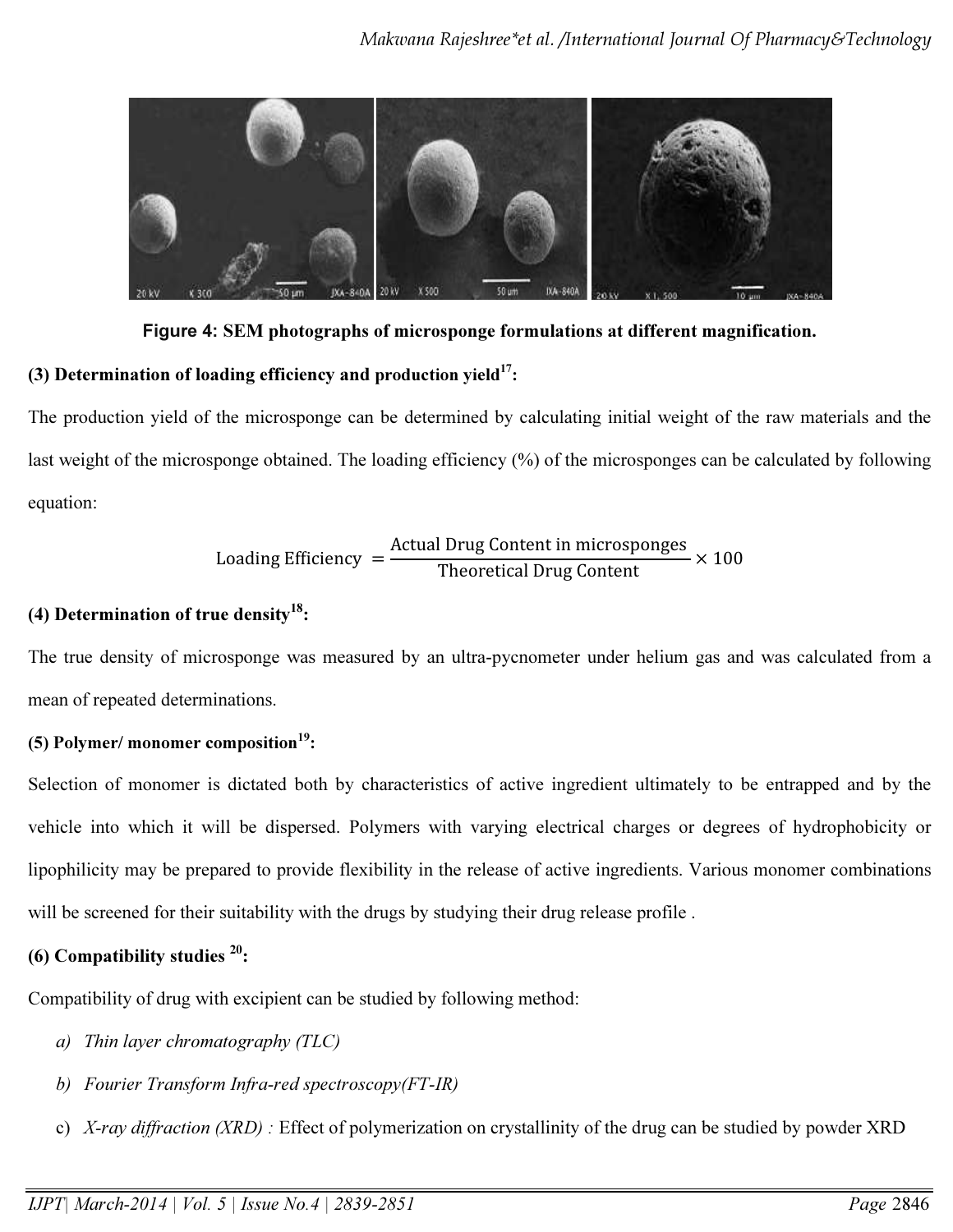d) *Differential Scanning Colorimetry (DSC) :* For DSC approximately 5 mg samples can be accurately weighed into aluminum pans and sealed and can be run at a heating rate of 15oC/min over a temperature range 25–430 oC in atmosphere of nitrogen .

# (7) Dissolution tests $^9$ :

Dissolution profile of microsponges can be studied by use of dissolution apparatus USP XXIII with a modified basket. It consisted of 5m stainless steel mesh. The speed of the rotation is 100 rpm. The dissolution medium is selected while considering solubility of actives to ensure sink conditions. Samples from the dissolution medium can be analyzed by suitable analytical method at various intervals.

#### (8) Skin irritation test:

Albino rabbits (2- 2.5 kg wt) number of six were used for testing. Animal maintained standard condition animal in fast condition free access to water. Hair of saved back of rabbits and mark by picric acid to identification of rabbits. One side control plane gel applied while other side test formulation applied rabbits. Formulation of microsponge applied twise a day for 7 days. Site observed for any sensitivity like edema , erythma or redness.

| <b>Active agents</b>                                    | <b>Applications</b>                                                                                                                                                                    |
|---------------------------------------------------------|----------------------------------------------------------------------------------------------------------------------------------------------------------------------------------------|
| Rubefacients                                            | Prolonged activity with reduced irritancy<br>greasiness and odor.                                                                                                                      |
| <b>Sunscreens</b>                                       | Long lasting product efficacy, with improved<br>protection against sunburns and sun related<br>injuries even at elevated concentration and<br>with reduced irritancy and sensitization |
| Anti-inflammatory e.g. hydrocortisone                   | Long lasting activity with reduction of skin<br>allergic response and dermatoses                                                                                                       |
| Antifungals                                             | Sustained release of actives                                                                                                                                                           |
| Antidandruffs e.g. zinc pyrithione, selenium<br>sulfide | Reduced unpleasant odor with lowered<br>irritation with extended safety and efficacy.                                                                                                  |
| Antipruritics                                           | Extended and improved activity.                                                                                                                                                        |
| Skin depigmenting agents e.g. hydroquinone              | Improved stabilization against oxidation with<br>improved efficacy and aesthetic appeal.                                                                                               |

#### Table 1. Applications of Microsponge.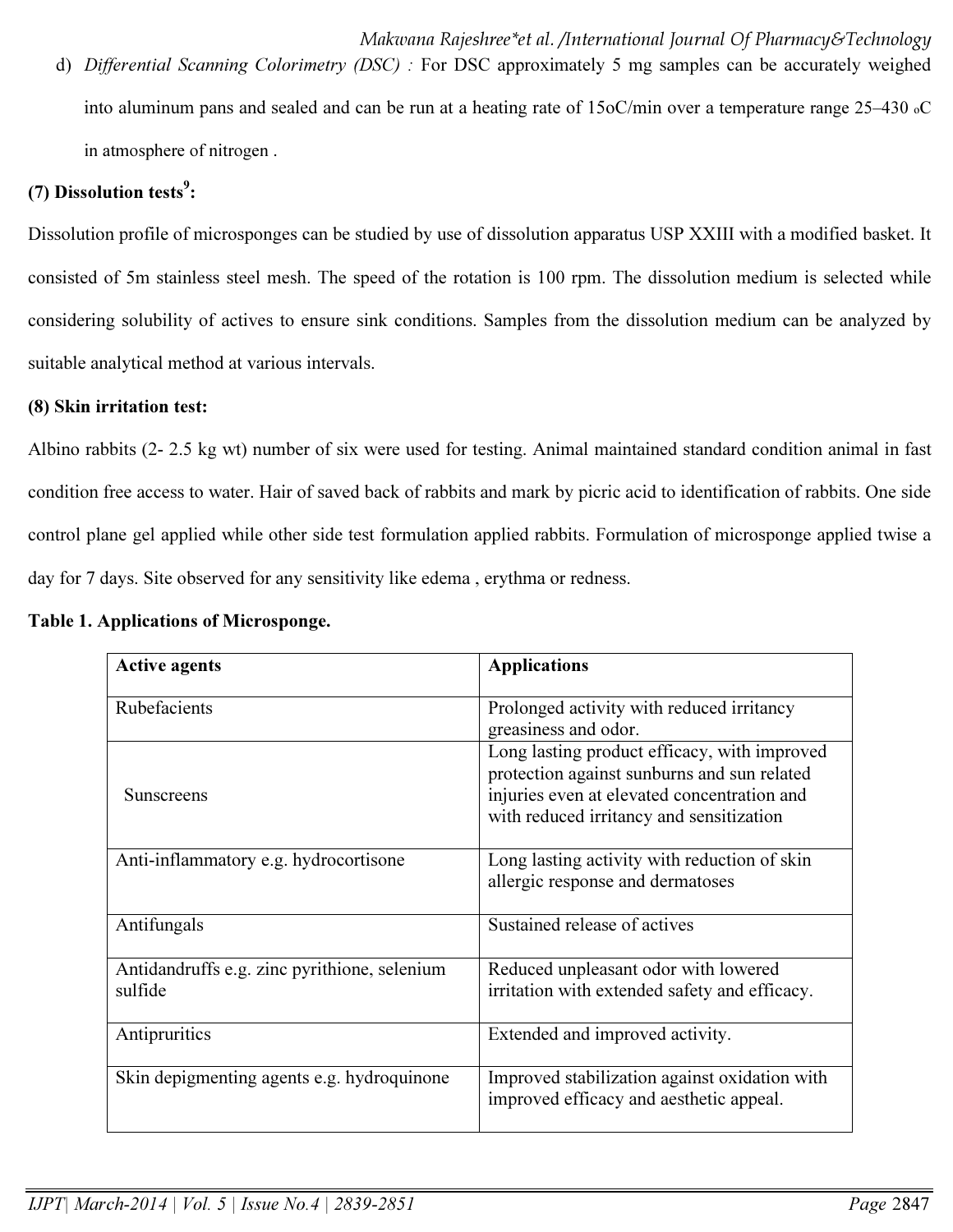# Marketed products using Microsponge Delivery System<sup>5</sup>

# Retin-A-Micro:

This product is marketed by Ortho-McNeil pharmaceutical, Inc.

# Sportscream RS and XS:

Embil Pharmaceutical Co. Ltd is the manufacturer of this product

# Carac cream:

Dermik Laboratories, Inc., USA is the manufacturer of this product.

# LactrexTM 12% Moisturizing Cream:

SDR Pharmaceuticals, USA is the manufacturer of this product.

# EpiQuin Micro:

This product is marketed by SkinMedica, Inc.

## Table-2. Marketed formulations of Microsponge.

| <b>Product name</b>               | Manufacturer                                                | <b>Advantages</b>                                                                                                                                                                                                                                                               |
|-----------------------------------|-------------------------------------------------------------|---------------------------------------------------------------------------------------------------------------------------------------------------------------------------------------------------------------------------------------------------------------------------------|
| Retinol cream                     | <b>Biomedic</b>                                             | Microspongesystem helps to maximize retinol<br>dosage while reducing the possibility of irritation.<br>Retinol is a topical vitamin A deriva-tive which<br>helps maintain healthy skin, hair and mucous<br>membranes.                                                           |
| Dermalogica Oil<br>Control Lotion | John and Ginger<br>Dermalogica Skin<br><b>Care Products</b> | Microsponge technology has exclusive<br>skin<br>response complex soothes and purifies, provides<br>effective skin hydration, without adding excess oil.                                                                                                                         |
| Oil free matte<br>block spf20     | Dermalogica                                                 | Microsponge technology absorbs oil, maintaining an<br>all-day matte finish and preventing shine without<br>any powdery residue. Oil free formula contains<br>soothing Green Tea to help calm inflammation<br>caused by breakouts. Contains no artificial fragrance<br>or color. |

## Conclusion:

The microsponge delivery system is unique, porous, polymeric and controlled delivery system useful for topical delivery. MDS was developed in 1980s to fill the void and use for disease condition. They are very simple and practical to use because they can be incorporated into conventional dosage form such as creams, gels, and lotions and more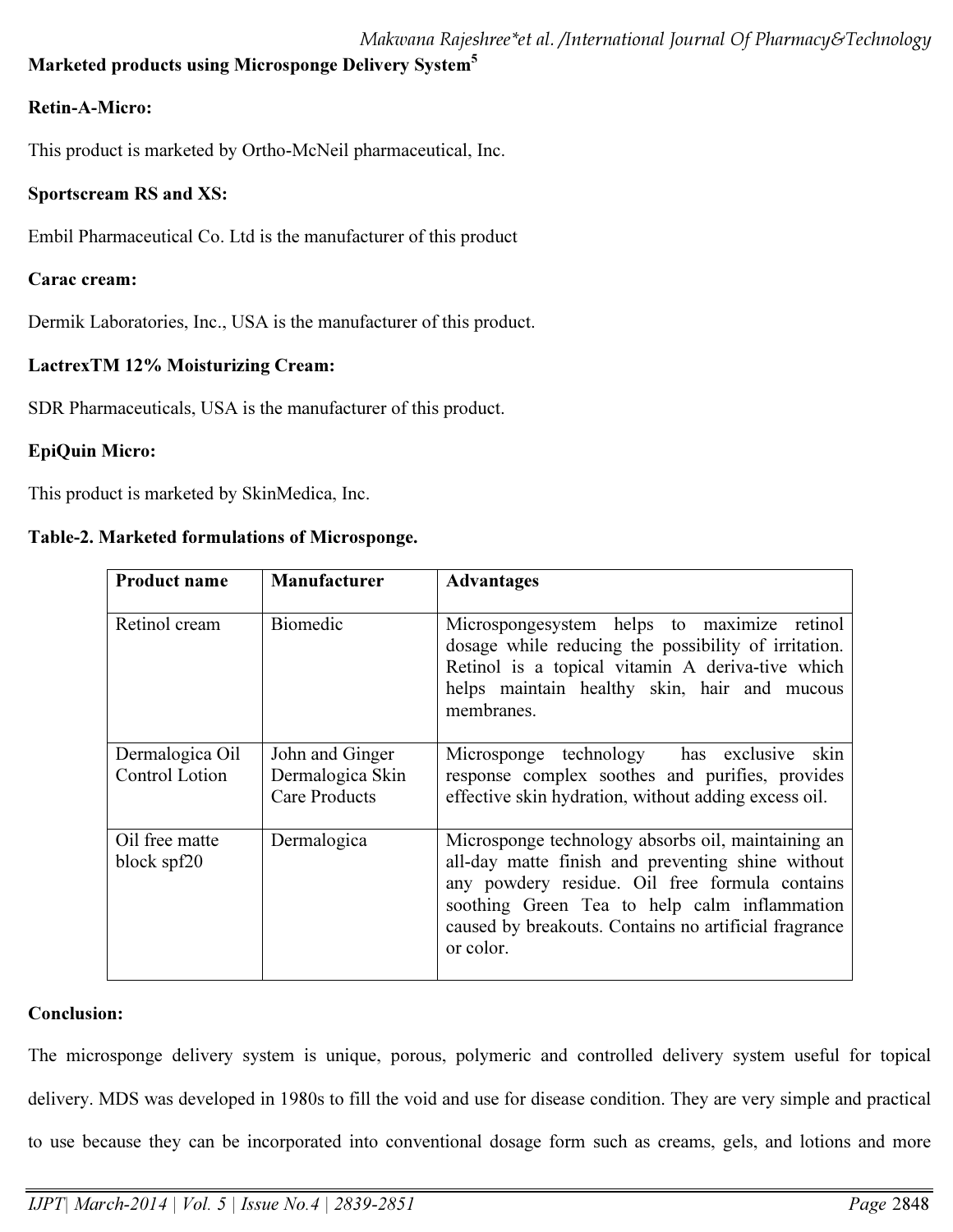Makwana Rajeshree\*et al. /International Journal Of Pharmacy&Technology patient compliance. Microsponge drug delivery reducing the possible side effects such as irritation, erythema and over drying and reducing drawback associate with conventional formulation. It facilitates the development of novel product forms.

### References:

- 1. Si-Shen Feng; Fabrication and characterizations of a novel drug deliverydevice liposomes-in-microsphere (LIM); Biomaterials 25 (2004) 5181–5189.
- 2. Yasunori M.; In vitro and in vivo evaluation of mucoadhesive microspheres consisting of dextran derivatives and cellulose acetate butyrate; *Int J Pharm* 258 (2003) 21–29.
- 3. Yunying Tao; Development of mucoadhesive microspheres of acyclovir with enhanced bioavailability; *Int J Pharm*378 (2009) 30–36.
- 4. Zhepeng Liu; In vitro and in vivo studies on mucoadhesive microspheres of amoxicillin; *J Controlled Release* 102 (2005) 135–144.
- 5. Jong Soo Woo; Development of cyclosporin A-loaded hyaluronic microsphere with enhanced oral bioavailability; *Intl J Pharm* 345 (2007) 134–141.
- 6. Ping He; In vitro evaluation of the mucoadhesive properties of chitosan Microspheres; *Int J Pharm* 166 (1998) 75– 68.
- 7. S.T. Lim; Preparation and evaluation of the in vitro drug release properties and mucoadhesion of novel microspheres of hyaluronic acid and chitosan; *Journal of Controlled Release* 66 (2000) 281–292.
- 8. Fwu-Long Mi; Preparation and characterization of N-acetylchitosan, N propionylchitosan and N-butyrylchitosan microspheres for controlled release of 6 mercaptourine; Carbohydrate Polymers 60 (2005) 219–227.
- 9. Lian-Yan Wang; Preparation and characterization of uniform-sized chitosan microspheres containing insulin by membrane emulsification and a two-step solidification process; Colloids and Surfaces B: Biointerfaces 50 (2006) 126–135.
- 10. Amrutiya N, Bajaj A and Madan M, "Development of Microsponges for topical Delivery of Mupirocin." AAPS PharmSciTech 10 (2009) 1- 21.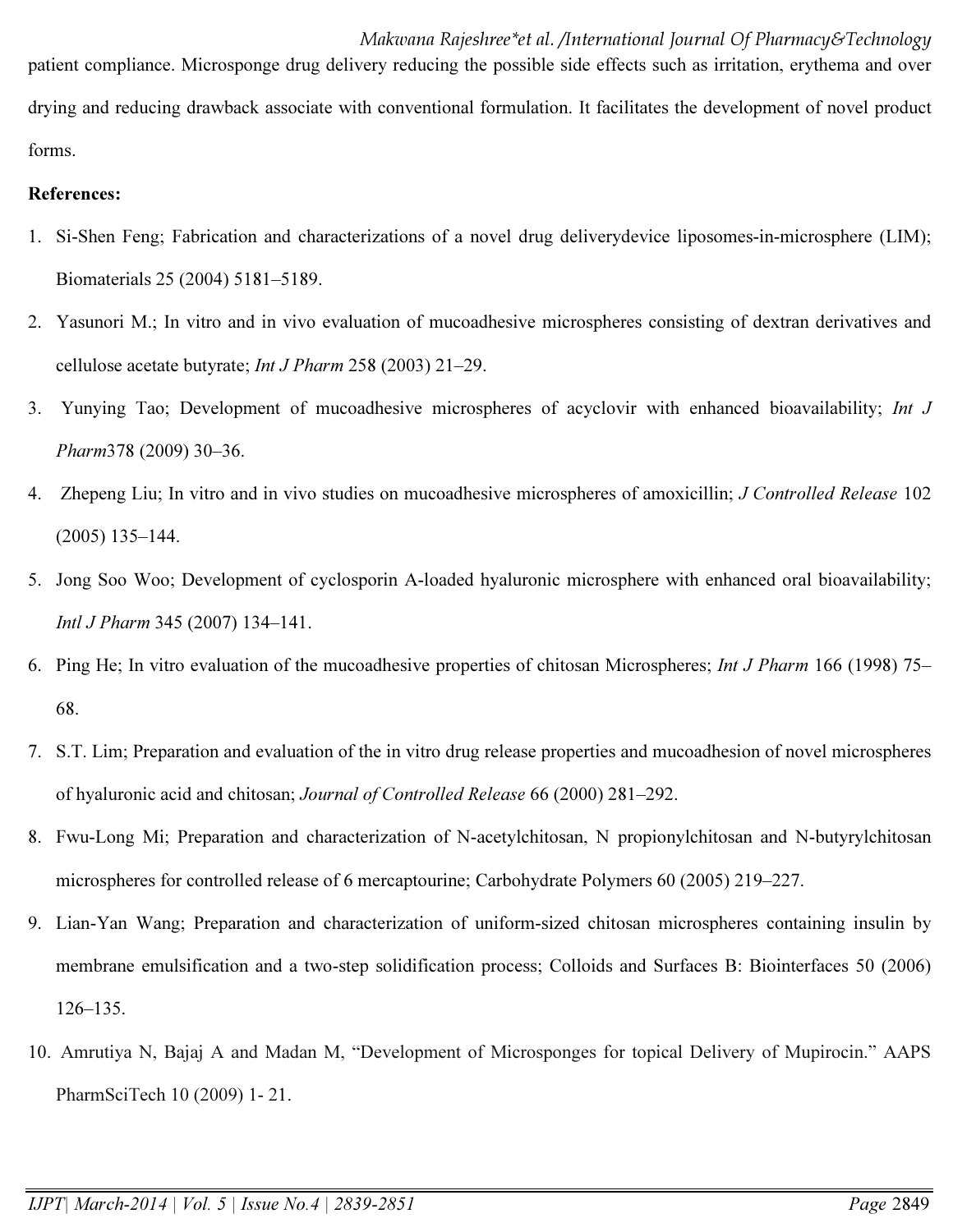- Makwana Rajeshree\*et al. /International Journal Of Pharmacy&Technology 11. Jelvehgari M,The Microsponge delivery system of benzoylperoxide:preparation Characterization and release studies "*Int J Pharm"308 (*2006) 124-132.
- 12. Cevher E and Araman A, "Design and evaluation of colon specific drug delivery system containing flurbiprofen microsponges." Int J Pharm 318 ( 2006) 103-113.
- 13. Yurdasiper A, "An overview of modified release chitosan, alginate and eudragit RS microparticles." J. Chem. Pharm. Res 3 (2010) 704-721.
- 14. Nokhodchi A, "The microsponge delivery system of benzoyl peroxide: Preparation, characterization and release studies." Int J Pharm 308 (2006) 124–132.
- 15. Patidar K, "Microspongea versatile vesicular approach for transdermal drug delivery system." J Global Pharma Technology 3 (2010) 154-164.
- 16. Embil K, "The Microsponge® Delivery System (MDS): a topical delivery system with reduced irritancy incorporating multiple triggering mechanisms for the release of actives." J Microencapsulation 13 (1996) 575-588.
- 17. Jain V and Singh R, "Dicyclomine-loaded Eudragit®-based Microsponge with Potential for Colonic Delivery: Preparation and Characterization." Tropical J Pharm Research 9 (2010) 67-72.
- 18. Fude C, "Design of sustained-release nitrendipine microspheres having solid dispersion structure by quasi-emulsion solvent diffusion Method." J Controlled Release 91 (2003) 375–384.
- 19. Tejraj MA, "Development of Hollow Microspheres as Floating Controlled- Release Systems for Cardiovascular Drugs: Preparation and Release Characteristics." Drug Development and Industrial Pharmacy 27 (2001) 507-515.
- 20. Giunchedi P, "Preparation and Analgesic Activity of Eudragit RS100 Microparticles Containing Diflunisal." Drug Delivery 8 (2001) 35–45.
- 21. Malamataris S, "Controlled release indomethacin microspheres prepared by using an emulsion solvent-diffusion technique."Int J Pharma 62 (1990) 105-111.
- 22. Yadav VB and Yadav AV, *"*Recrystallized agglomerates of indomethacin by emulsion Solvent diffusion technique." Int J Pharma and Bio Sci 11 (2010) 1-3.
- 23. Julide A, "Preparation And Characterization Of Furosemide Microspheres By Spherical Crystallization." International Journal of Pharmaceutics 53 (1989) 99-105.